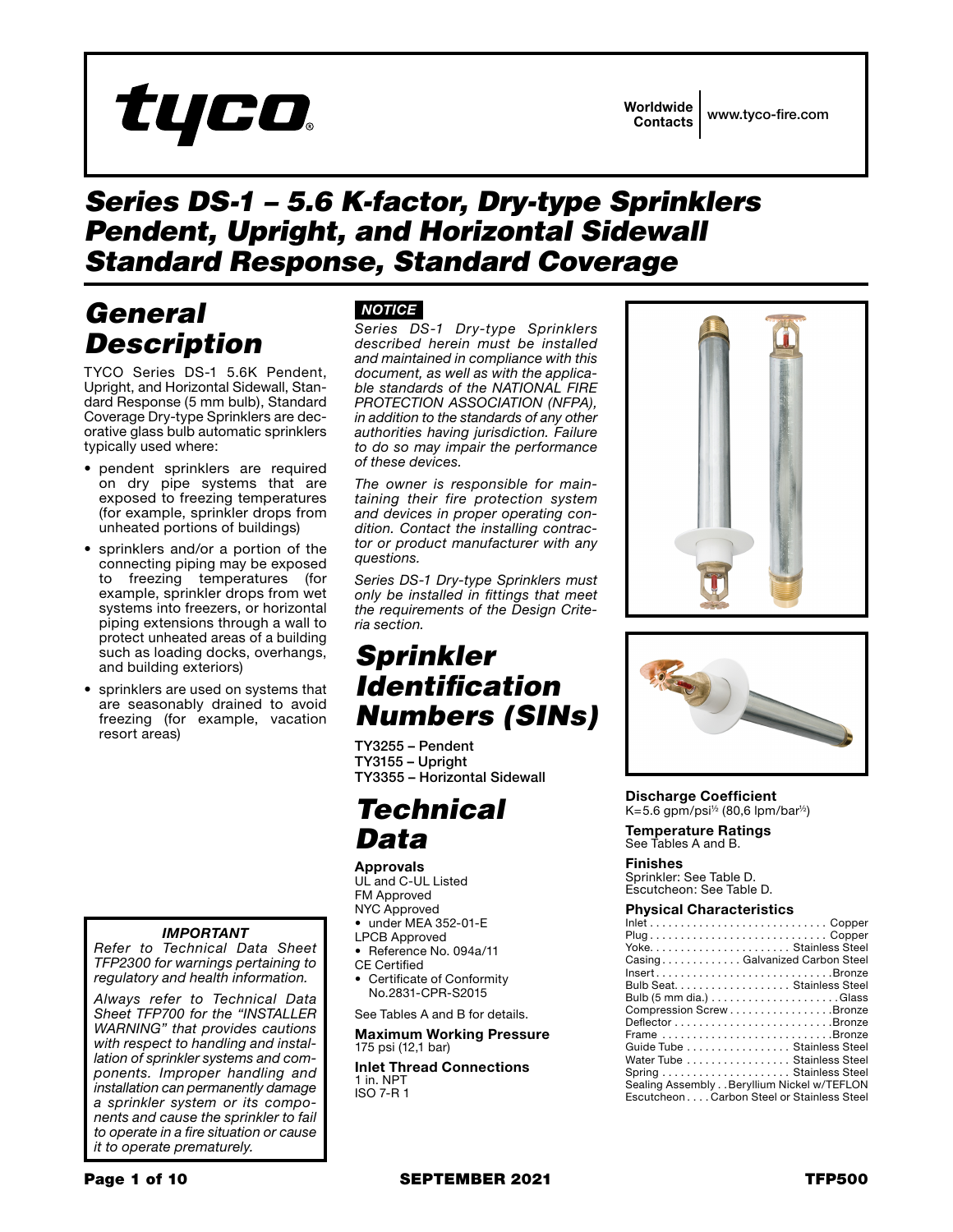|                                 | <b>ESCUTCHEON</b><br><b>TYPE</b> | <b>TEMPERATURE</b><br><b>RATING</b> | <b>BULB</b><br><b>COLOR CODE</b> | <b>SPRINKLER FINISH</b>        |                                |                   |
|---------------------------------|----------------------------------|-------------------------------------|----------------------------------|--------------------------------|--------------------------------|-------------------|
| <b>SPRINKLER</b><br><b>TYPE</b> |                                  |                                     |                                  | <b>NATURAL</b><br><b>BRASS</b> | <b>CHROME</b><br><b>PLATED</b> | <b>POLYESTER*</b> |
|                                 | <b>STANDARD</b>                  | 135°F (57°C)                        | Orange                           |                                |                                |                   |
|                                 |                                  | 155°F (68°C)                        | Red                              | 1, 2, 3, 4, 5                  |                                |                   |
|                                 |                                  | 175°F (79°C)                        | Yellow                           |                                |                                | 1, 2, 4, 5        |
|                                 |                                  | 200°F (93°C)                        | Green                            |                                |                                |                   |
|                                 |                                  | 286°F (141°C)                       | <b>Blue</b>                      |                                |                                |                   |
|                                 |                                  | 360°F (182°C)                       | Mauve                            | 1, 2, 3                        |                                | 1, 2              |
|                                 |                                  | 135°F (57°C)                        | Orange                           |                                |                                |                   |
|                                 |                                  | 155°F (68°C)                        | Red                              |                                |                                | 1, 2, 5           |
|                                 | <b>RECESSED</b>                  | 175°F (79°C)                        | Yellow                           |                                | 1, 2, 3, 5                     |                   |
|                                 |                                  | 200°F (93°C)                        | Green                            |                                |                                |                   |
|                                 |                                  | 286°F (141°C)                       | Blue                             | 1, 2                           |                                |                   |
| <b>PENDENT</b>                  |                                  | 360°F (182°C)                       | Mauve                            |                                | N/A                            |                   |
| (TY3255)                        |                                  | 135°F (57°C)                        | Orange                           |                                |                                |                   |
|                                 | <b>DEEP</b>                      | 155°F (68°C)                        | Red                              | 1, 2, 3, 4, 5                  |                                |                   |
|                                 |                                  | 175°F (79°C)                        | Yellow                           |                                |                                |                   |
|                                 |                                  | 200°F (93°C)                        | Green                            |                                |                                |                   |
|                                 |                                  | 286°F (141°C)                       | Blue                             |                                |                                |                   |
|                                 |                                  | 360°F (182°C)                       | Mauve                            |                                |                                | 1, 2, 4, 5        |
|                                 |                                  | 135°F (57°C)                        | Orange                           |                                |                                |                   |
|                                 |                                  | 155°F (68°C)                        | Red                              |                                |                                |                   |
|                                 | <b>WITHOUT</b>                   | 175°F (79°C)                        | Yellow                           |                                |                                |                   |
|                                 |                                  | 200°F (93°C)                        | Green                            |                                |                                |                   |
|                                 |                                  | 286°F (141°C)                       | <b>Blue</b>                      |                                |                                |                   |
|                                 |                                  | 360°F (182°C)                       | Mauve                            | 1, 2, 3                        |                                | 1, 2              |
|                                 | <b>WITHOUT</b>                   | 135°F (57°C)                        | Orange                           | 1, 2, 3, 4, 5                  |                                |                   |
|                                 |                                  | 155°F (68°C)                        | Red                              |                                |                                |                   |
| <b>UPRIGHT</b>                  |                                  | 175°F (79°C)                        | Yellow                           |                                |                                | 1, 2, 4, 5        |
| (TY3155)                        |                                  | 200°F (93°C)                        | Green                            |                                |                                |                   |
|                                 |                                  | 286°F (141°C)                       | Blue                             |                                |                                |                   |
|                                 |                                  | 360°F (182°C)                       | Mauve                            | 1, 2, 3                        |                                | 1, 2              |

Notes:<br>1. Listed by Underwriters Laboratories, Inc. (UL), maximum order length of 48 in.<br>2. Listed by Underwriters Laboratories for use in Canada (C-UL), maximum order length of 48 in.<br>3. Approved by FM Global (FM Approval

*TABLE A SERIES DS-1 PENDENT & UPRIGHT DRY-TYPE SPRINKLERS, 5.6K, STANDARD RESPONSE LABORATORY LISTINGS AND APPROVALS*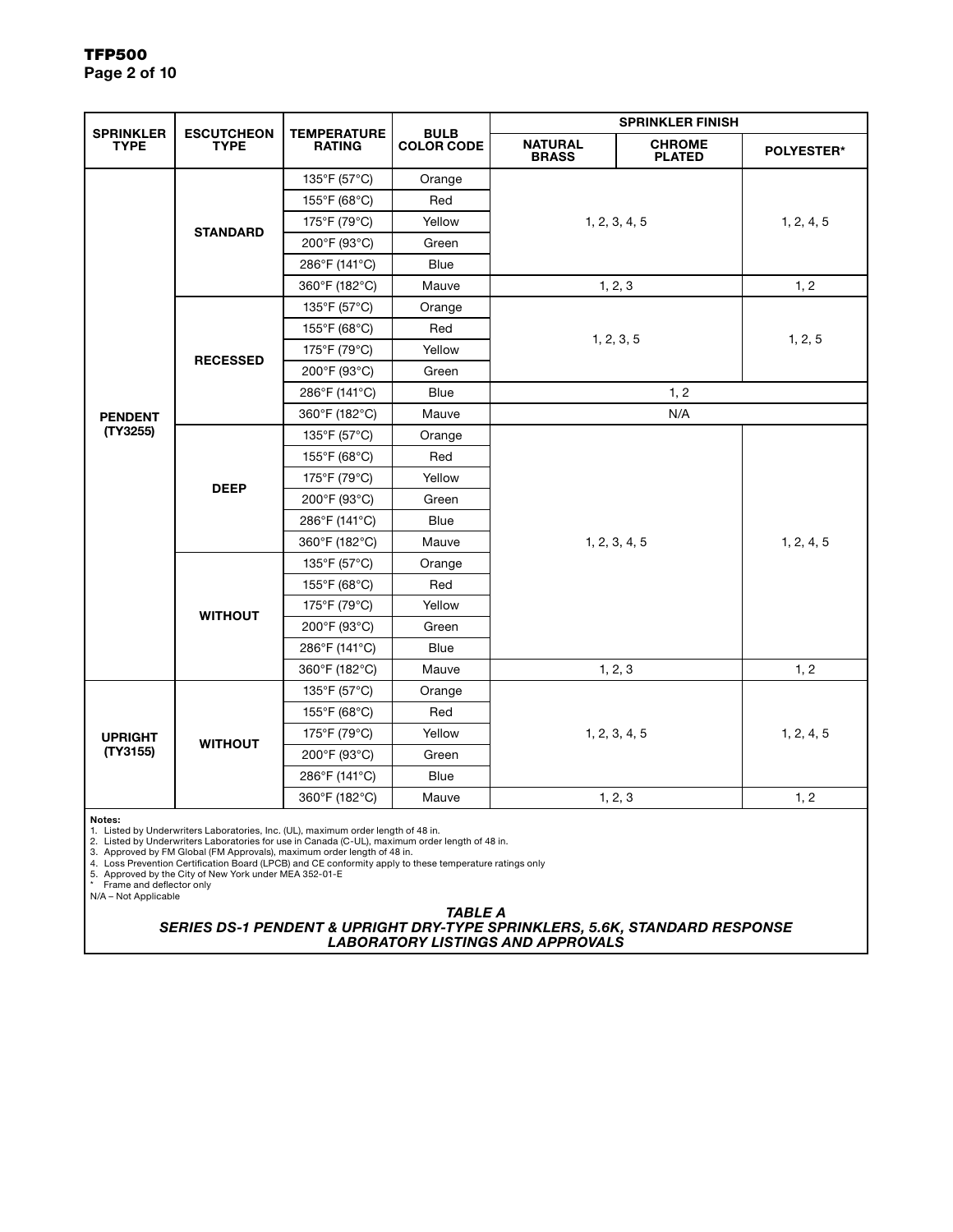| <b>SPRINKLER</b> | <b>ESCUTCHEON</b><br><b>TYPE</b> | <b>TEMPERATURE</b><br><b>RATING</b> | <b>BULB</b><br><b>COLOR CODE</b> | <b>SPRINKLER FINISH</b>                               |                                |               |  |
|------------------|----------------------------------|-------------------------------------|----------------------------------|-------------------------------------------------------|--------------------------------|---------------|--|
| <b>TYPE</b>      |                                  |                                     |                                  | <b>NATURAL</b><br><b>BRASS</b>                        | <b>CHROME</b><br><b>PLATED</b> | POLYESTER***  |  |
|                  |                                  | 135°F (57°C)                        | Orange                           |                                                       |                                |               |  |
|                  |                                  | 155°F (68°C)                        | Red                              |                                                       |                                |               |  |
|                  | <b>STANDARD</b>                  | 175°F (79°C)                        | Yellow                           |                                                       |                                |               |  |
|                  |                                  | 200°F (93°C)                        | Green                            |                                                       |                                |               |  |
|                  |                                  | 286°F (141°C)                       | <b>Blue</b>                      |                                                       |                                |               |  |
|                  |                                  | 360°F (182°C)                       | Mauve                            |                                                       |                                |               |  |
|                  | <b>DEEP</b>                      | 135°F (57°C)                        | Orange                           |                                                       |                                |               |  |
|                  |                                  | 155°F (68°C)                        | Red                              |                                                       |                                |               |  |
| HSW*             |                                  | 175°F (79°C)                        | Yellow                           | $1**$ , $2**$ , $3***$ , 4, 5<br>$1**$ , $2**$ , 4, 5 |                                |               |  |
| (TY3355)         |                                  | 200°F (93°C)                        | Green                            |                                                       |                                |               |  |
|                  |                                  | 286°F (141°C)                       | <b>Blue</b>                      |                                                       |                                |               |  |
|                  |                                  | 360°F (182°C)                       | Mauve                            |                                                       |                                |               |  |
|                  | <b>WITHOUT</b>                   | 135°F (57°C)                        | Orange                           |                                                       |                                |               |  |
|                  |                                  | 155°F (68°C)                        | Red                              |                                                       |                                |               |  |
|                  |                                  | 175°F (79°C)                        | Yellow                           |                                                       |                                |               |  |
|                  |                                  | 200°F (93°C)                        | Green                            |                                                       |                                |               |  |
|                  |                                  | 286°F (141°C)                       | <b>Blue</b>                      |                                                       |                                |               |  |
|                  |                                  | 360°F (182°C)                       | Mauve                            |                                                       | $1**$ , $2**$ , 5              | $1**$ , $2**$ |  |

Notes:

1. Listed by Underwriters Laboratories, Inc. (UL), maximum order length of 48 in.

2. Listed by Underwriters Laboratories for use in Canada (C-UL), maximum order length of 48 in. 3. Approved by FM Global (FM Approvals), maximum order length of 48 in.

4. Loss Prevention Certification Board (LPCB) and CE conformity apply to these temperature ratings only<br>5. Approved by the City of New York under MEA 352-01-E<br>\* Horizontal sidewall with top of deflector-to-ceiling d

\*\* Light and ordinary hazard occupancies only

Light hazard occupancies only

\*\*\*\* Frame and deflector only

### *TABLE B SERIES DS-1 HORIZONTAL SIDEWALL (HSW) DRY-TYPE SPRINKLER, 5.6K, STANDARD RESPONSE*

*LABORATORY LISTINGS AND APPROVALS*



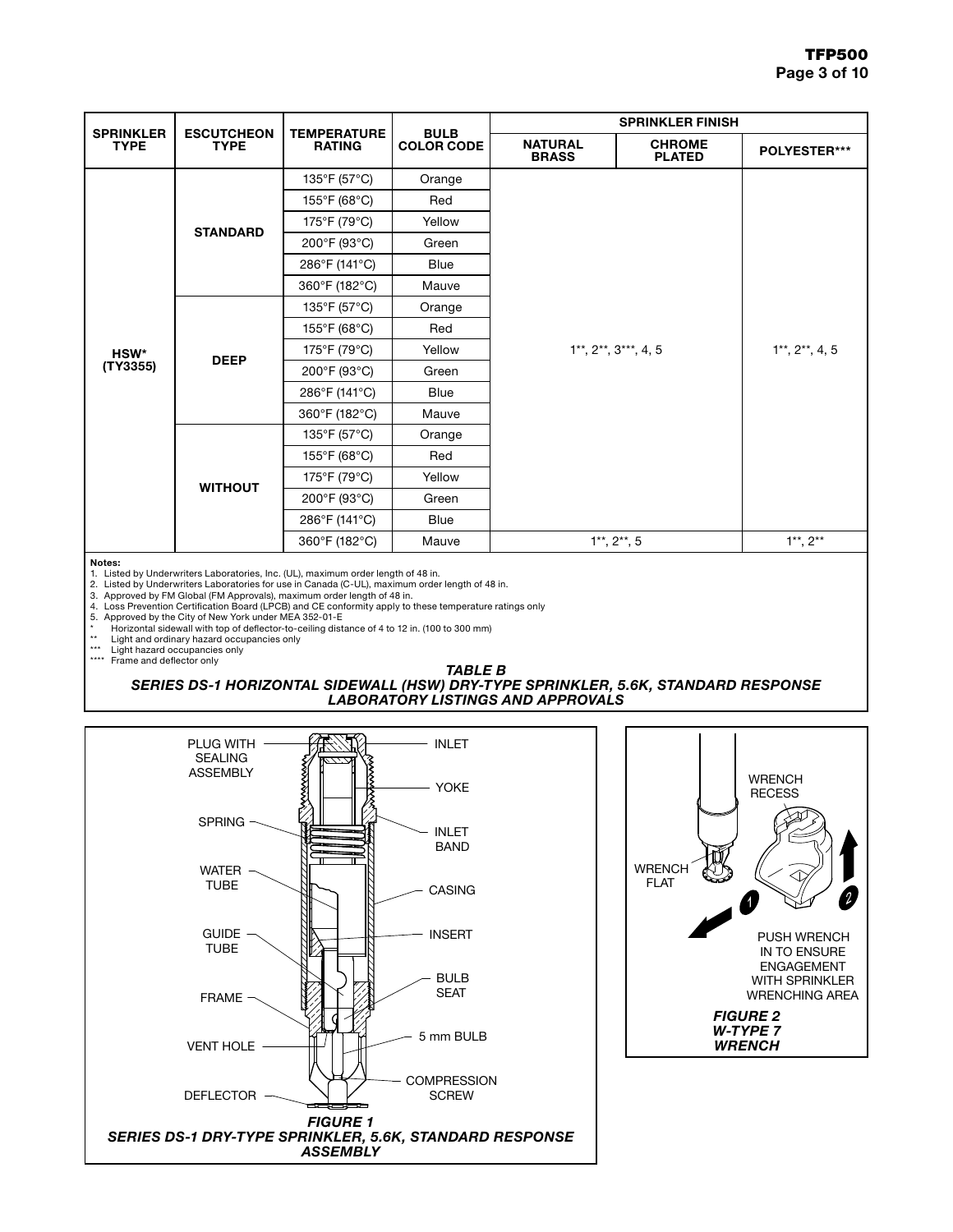TFP500 Page 4 of 10

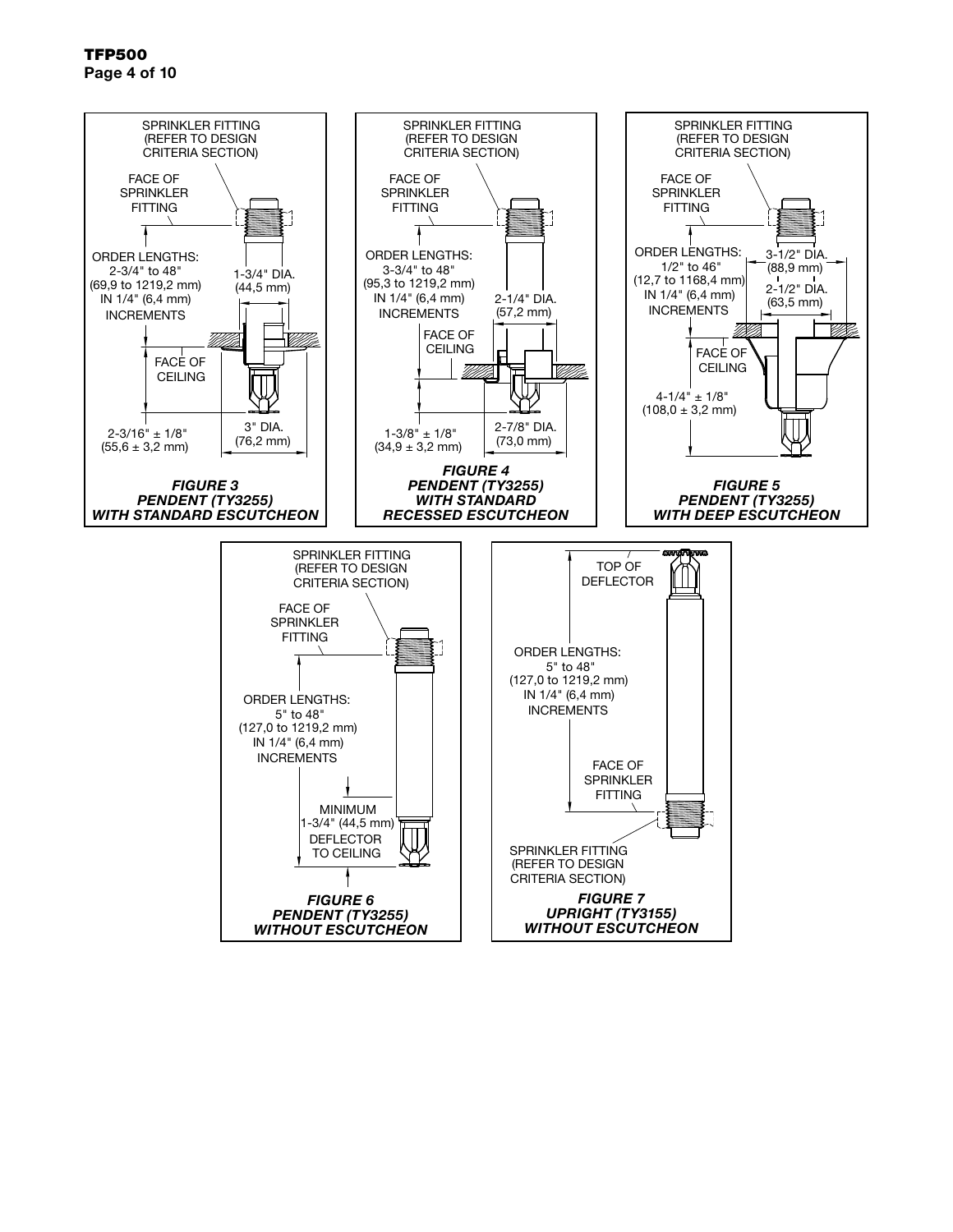

# *Operation*

When TYCO Series DS-1 5.6K Pendent, Upright, and Horizontal Sidewall, Standard Response, Standard Coverage Dry-type Sprinklers are in service, water is prevented from entering the assembly by the Plug with Sealing Assembly (see Figure 1) in the Inlet of the sprinkler.

The glass bulb contains a fluid that expands when exposed to heat. When the rated temperature is reached, the fluid expands sufficiently to shatter the glass bulb, and the Bulb Seat is released.

The compressed Spring is then able to expand and push the Water Tube as well as the Guide Tube outward. This action simultaneously pulls inward on the Yoke, withdrawing the Plug with Sealing Assembly from the Inlet, allowing the sprinkler to activate and flow water.

# *Design Criteria*

TYCO Series DS-1 5.6K Pendent, Upright, and Horizontal Sidewall, Standard Response, Standard Coverage Dry-type Sprinklers are intended for use in fire sprinkler systems designed in accordance with the standard installation rules recognized by the applicable listing or approval agency (for example, UL Listing is based on NFPA 13 requirements). For more information on LPCB Approval, contact Johnson Controls at the following office:

Kopersteden 1 7547 TJ Enschede The Netherlands Tel: +31-(0)53-428-4444 Fax: +31-(0)53-428-3377

## Sprinkler Fittings

Install 1 in. NPT Series DS-1 Dry-type Sprinklers in the 1 in. NPT outlet or run of the following fittings:

- malleable or ductile iron threaded tee fittings that meet the dimensional requirements of ANSI B16.3 (Class 150)
- cast iron threaded tee fittings that meet the dimensional requirements of ANSI B16.4 (Class 125)

Do not install Series DS-1 Dry-type Sprinklers into elbow fittings. The Inlet of the sprinkler can contact the interior of the elbow.

The unused outlet of the threaded tee is plugged as shown in Figure 12.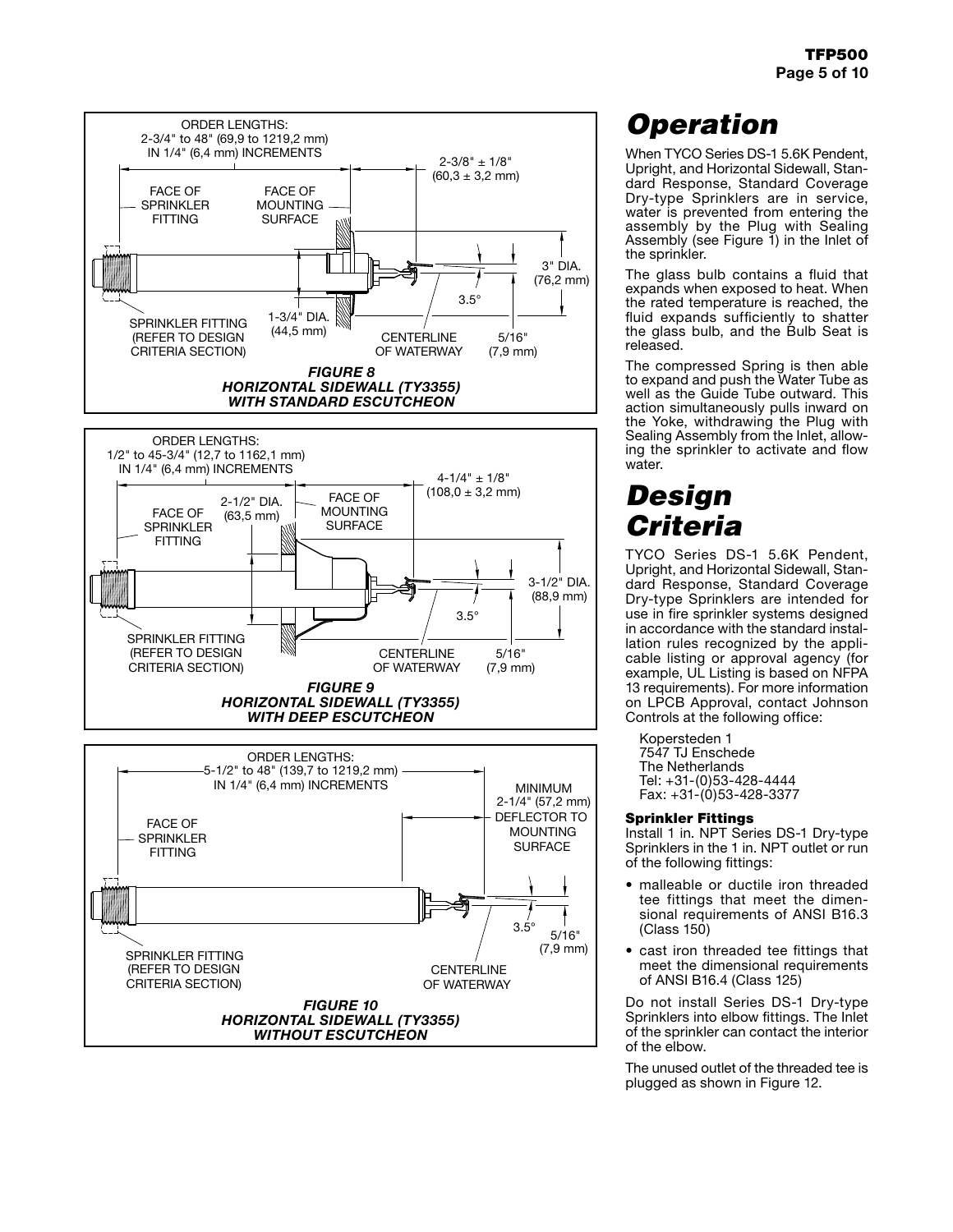| <b>Ambient Temperature</b><br><b>Exposed to</b><br><b>Discharge End of Sprinkler</b> | Temperatures for Heated Area <sup>(1)</sup>                   |                                   |                                   |  |  |  |
|--------------------------------------------------------------------------------------|---------------------------------------------------------------|-----------------------------------|-----------------------------------|--|--|--|
|                                                                                      | $40^{\circ}$ F<br>$(4^{\circ}C)$                              | $50^{\circ}$ F<br>$(10^{\circ}C)$ | $60^{\circ}$ F<br>$(16^{\circ}C)$ |  |  |  |
|                                                                                      | Minimum Exposed Barrel Length <sup>(2)</sup> ,<br>in.<br>(mm) |                                   |                                   |  |  |  |
| $40^{\circ}$ F<br>$(4^{\circ}C)$                                                     | $\mathbf 0$                                                   | 0                                 | $\mathbf 0$                       |  |  |  |
| $30^{\circ}$ F<br>$(-1^{\circ}C)$                                                    | $\mathbf 0$                                                   | $\mathbf 0$                       | 0                                 |  |  |  |
| $20^{\circ}$ F<br>$(-7^{\circ}C)$                                                    | $\overline{4}$<br>(100)                                       | $\mathbf 0$                       | 0                                 |  |  |  |
| $10^{\circ}$ F                                                                       | 8                                                             | 1                                 | 0                                 |  |  |  |
| $(-12^{\circ}C)$                                                                     | (200)                                                         | (25)                              |                                   |  |  |  |
| $0^{\circ}$ F                                                                        | 12                                                            | 3                                 | 0                                 |  |  |  |
| $(-18^{\circ}C)$                                                                     | (305)                                                         | (75)                              |                                   |  |  |  |
| $-10^{\circ}$ F                                                                      | 14                                                            | $\overline{4}$                    | $\mathbf{1}$                      |  |  |  |
| $(-23^{\circ}C)$                                                                     | (355)                                                         | (100)                             | (25)                              |  |  |  |
| $-20^{\circ}F$                                                                       | 14                                                            | 6                                 | 3                                 |  |  |  |
| $(-29^{\circ}C)$                                                                     | (355)                                                         | (150)                             | (75)                              |  |  |  |
| $-30^\circ$ F                                                                        | 16                                                            | 8                                 | 4                                 |  |  |  |
| $(-34^{\circ}C)$                                                                     | (405)                                                         | (200)                             | (100)                             |  |  |  |
| $-40^{\circ}F$                                                                       | 18                                                            | 8                                 | $\overline{4}$                    |  |  |  |
| $(-40^{\circ}C)$                                                                     | (455)                                                         | (200)                             | (100)                             |  |  |  |
| $-50^{\circ}$ F                                                                      | 20                                                            | 10                                | 6                                 |  |  |  |
| $(-46^{\circ}C)$                                                                     | (510)                                                         | (255)                             | (150)                             |  |  |  |
| $-60^{\circ}F$                                                                       | 20                                                            | 10                                | 6                                 |  |  |  |
| $(-51^{\circ}C)$                                                                     | (510)                                                         | (255)                             | (150)                             |  |  |  |

Notes:

1. For protected area temperatures that occur between values listed above, use the next cooler temperature. 2. These lengths are inclusive of wind velocities up to 30 mph (18,6 kph).

#### *TABLE C EXPOSED SPRINKLER BARRELS IN WET PIPE SYSTEMS MINIMUM RECOMMENDED LENGTHS*

You can also install Series DS-1 Drytype Sprinklers in the 1 in. NPT outlet of a GRINNELL Figure 730 Mechanical Tee and GRINNELL G-FIRE Figure 522; however, the use of the Figure 730 Tee and Figure 522 for this arrangement is limited to wet pipe systems.

The configuration shown in Figure 13 is only applicable for wet pipe systems where the sprinkler fitting and waterfilled pipe above the sprinkler fitting are not subject to freezing and where the length of the dry-type sprinkler has the minimum exposure length depicted in Figure 11. See the Exposure Length section.

For wet pipe system installations of 1 in. NPT Series DS-1 Dry-Type Sprinklers connected to CPVC piping, use only the following TYCO CPVC fittings:

- 1 in. x 1 in. NPT Female Adapter (P/N 80145)
- 1 in. x 1 in. x 1 in. NPT Sprinkler Head Adapter Tee (P/N 80249)

For dry pipe system installations, use only the side outlet of maximum 2 1/2 in. reducing tee when locating Series DS-1 Dry-type Sprinklers directly below the branchline; otherwise, use the configuration shown in Figure 12 to assure complete water drainage from above Series DS-1 Dry-type Sprinklers and the branchline. Failure to do so may result in pipe freezing and water damage.

# *NOTICE*

*Do not install Series DS-1 Dry-type Sprinklers into any other type fitting. Failure to use the appropriate fitting may result in one of the following:*

- *• failure of the sprinkler to operate properly due to formation of ice over the Inlet Plug or binding of the Inlet Plug*
- *• insufficient engagement of the Inlet pipe-threads with consequent leakage*

#### Drainage

In accordance with the minimum requirements of the NATIONAL FIRE PROTECTION ASSOCIATION for dry pipe sprinkler systems, branch, cross, and feed-main piping connected to Dry Sprinklers and subject to freezing temperatures must be pitched for proper drainage.

### Exposure Length

When using Dry Sprinklers in wet pipe sprinkler systems to protect areas subject to freezing temperatures, use Table C to determine a sprinkler's appropriate exposed barrel length to prevent water from freezing in the connecting pipes due to conduction. The exposed barrel length measurement must be taken from the face of the sprinkler fitting to the surface of the structure or insulation that is exposed to the heated area. See Figure 11 for an example.

For protected area temperatures between those given above, the minimum recommended length from the face of the fitting to the outside of the protected area may be determined by interpolating between the indicated values.

### Clearance Space

In accordance with NFPA 13, when connecting an area subject to freezing and an area containing a wet pipe sprinkler system, the clearance space around the sprinkler barrel of dry-type sprinklers must be sealed. Due to temperature differences between two areas, the potential for the formation of condensation in the sprinkler and subsequent ice build-up is increased. If this condensation is not controlled, ice build-up can occur that might damage the dry-type sprinkler and/or prevent proper operation in a fire situation.

Use of the Model DSB-2 Dry Sprinkler Boot, described in technical data sheet TFP591 and shown in Figures 14 and 15, can provide the recommended seal.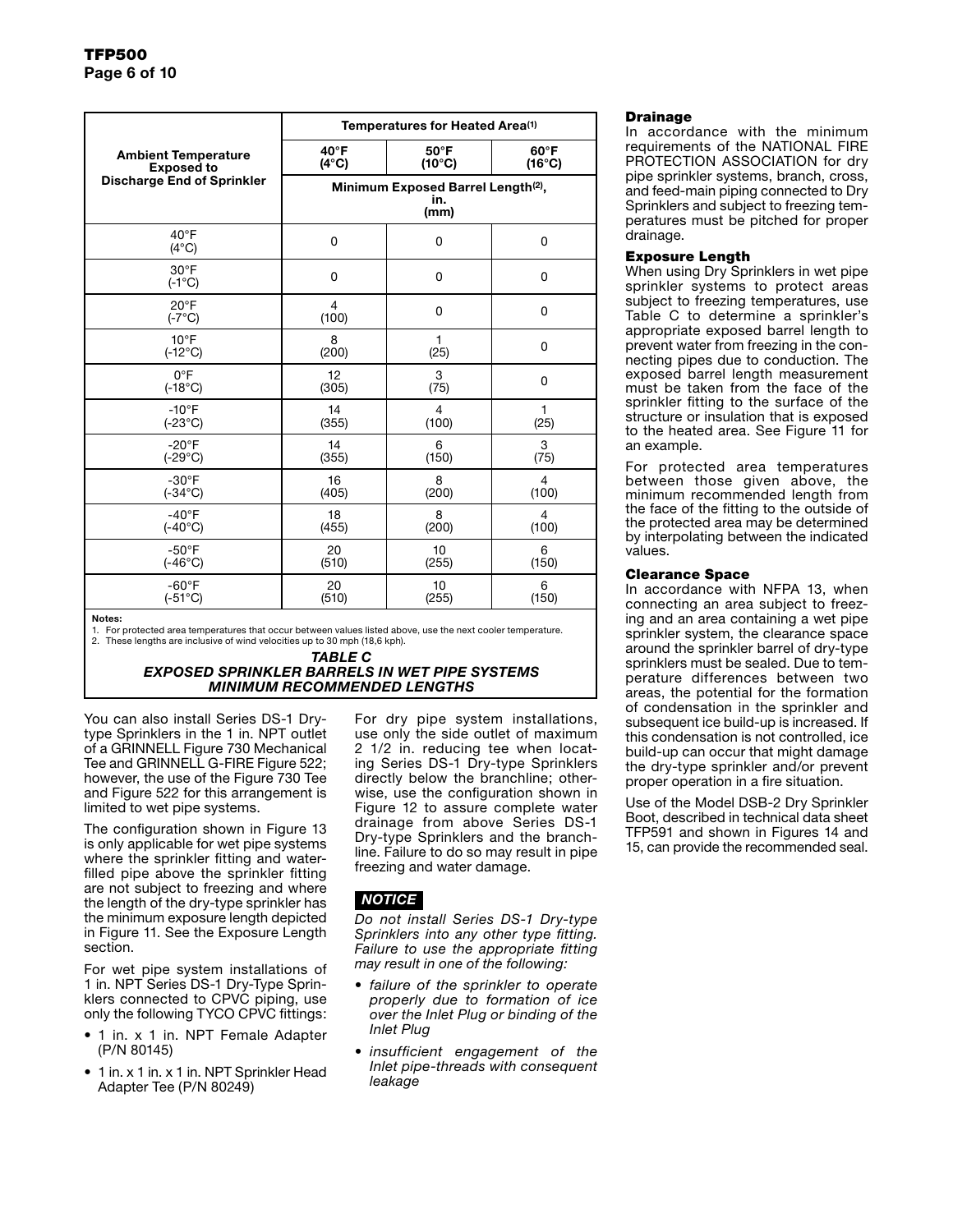# TFP500 Page 7 of 10

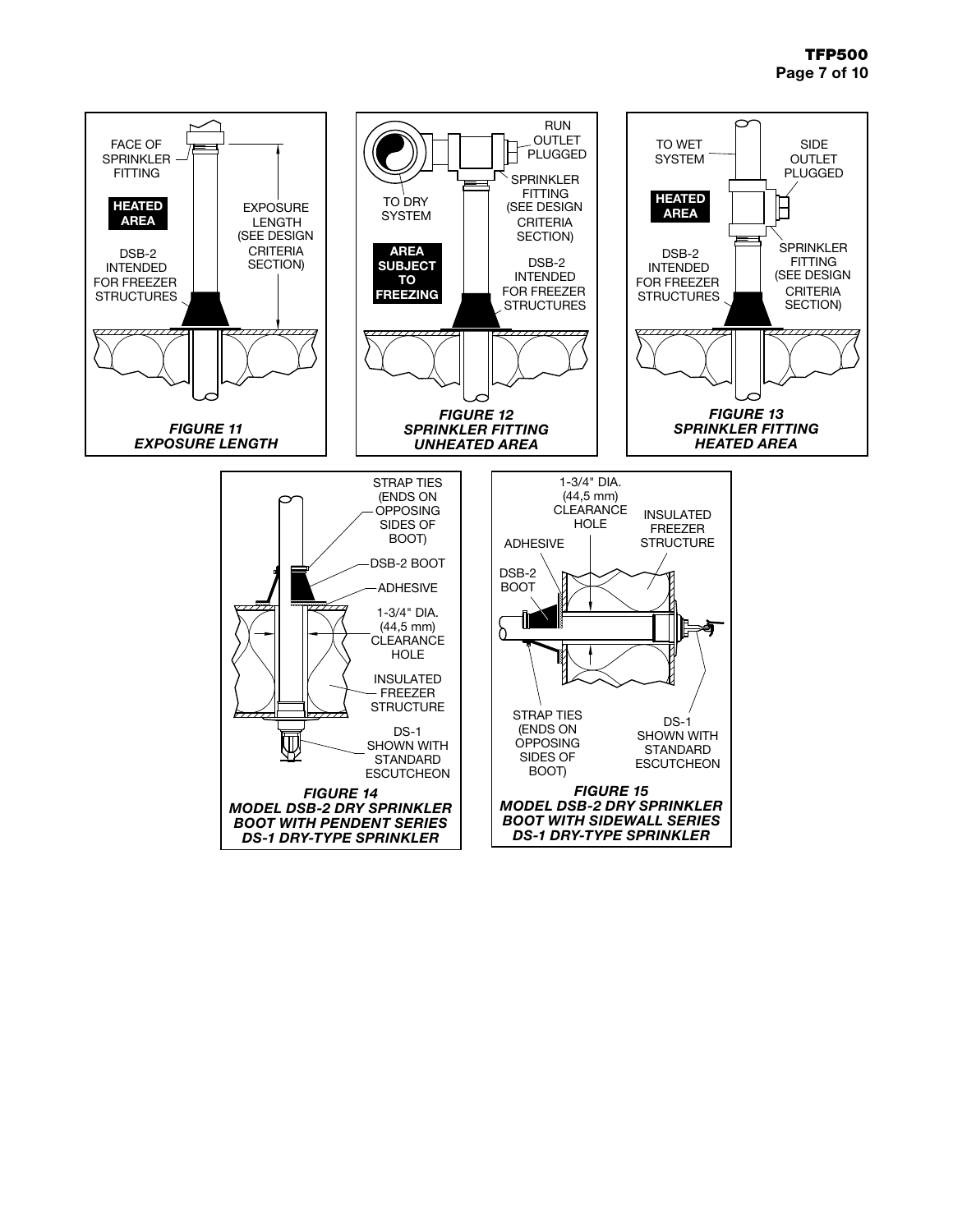# *Installation*

TYCO Series DS-1 5.6K Pendent, Upright, and Horizontal Sidewall, Standard Response, Standard Coverage Dry-type Sprinklers must be installed in accordance with this section.

### General Instructions

Series DS-1 Dry-type Sprinklers must only be installed in fittings that meet the requirements of the Design Criteria section. See the Design Criteria section for other important requirements regarding piping design and sealing of the clearance space around the Sprinkler Casing.

Do not install any bulb-type sprinkler if the bulb is cracked or there is a loss of liquid from the bulb. With the sprinkler held horizontally, a small air bubble should be present. The diameter of the air bubble is approximately 1/16 in. (1,6 mm) for the 135°F (57°C) rating to 1/8 in.  $(3, 2 \text{ mm})$  for the 360°F (182°C) rating.

Obtain a leak-tight 1 in. NPT sprinkler joint by applying a minimum-to-maximum torque of 20 to 30 lb-ft (26,8 to 40,2 N·m). Higher levels of torque may distort the sprinkler Inlet with consequent leakage or impairment of the sprinkler.

Do not attempt to compensate for insufficient adjustment in an Escutcheon Plate by under or over-tightening the Sprinkler. Re-adjust the position of the sprinkler fitting to suit.

## *Notes:*

- *• Install pendent sprinklers only in the pendent position; install upright sprinklers only in the upright position. The deflector of a pendent or upright sprinkler is to be parallel to the ceiling.*
- *• Install horizontal sidewall sprinklers in the horizontal position with their lar to the back wall and parallel to the ceiling. Ensure the word "TOP" on the Deflector faces the ceiling.*

**Step 1.** With a non-hardening pipethread sealant such as TEFLON applied to the inlet threads, hand-tighten the sprinkler into the sprinkler fitting.

**Step 2.** Wrench-tighten the sprinkler using either:

- a pipe wrench on the Inlet Band or the Casing, see Figure 1
- the W-Type 7 Sprinkler Wrench on the Wrench Flat, see Figure 2

Apply the wrench recess of the W-Type 7 Sprinkler Wrench to the wrench flat.

*Note: If sprinkler removal becomes necessary, remove the sprinkler using the same wrenching method noted above. Sprinkler removal is easier when a non-hardening sealant was used and torque guidelines were followed. After removal, inspect the sprinkler for damage.*

**Step 3.** After installing the ceiling or wall and applying a ceiling finish, slide on the outer piece of the escutcheon until it comes in contact with the ceiling/wall. Do not lift the ceiling panel out of its normal position.

When using the Deep Escutcheon, hold the outer piece in contact with the mounting surface (ceiling or wall). Then rotate the inner piece approximately 1/4 turn with respect to the outer piece, to hold the Deep Escutcheon firmly together.

# *Care and Maintenance*

TYCO Series DS-1 5.6K Pendent, Upright, and Horizontal Sidewall, Standard Response, Standard Coverage Dry-type Sprinklers must be maintained and serviced in accordance with this section.

Before closing a fire protection system main control valve for maintenance work on the fire protection system that it controls, obtain permission to shut down the affected fire protection systems from the proper authorities and notify all personnel who may be affected by this action.

Absence of the outer piece of an escutcheon, which is used to cover a clearance hole, may delay the time to sprinkler operation in a fire situation.

A Vent Hole is provided in the Bulb Seat (see Figure 1) to indicate if the Dry Sprinkler is remaining dry. Evidence of leakage from the Vent Hole indicates potential leakage past the Inlet seal and the need to remove the sprinkler to determine the cause of leakage; for example, an improper installation or an ice plug. Close the fire protection system control valve and drain the system before removing the sprinkler.

Sprinklers which are found to be leaking or exhibiting visible signs of corrosion must be replaced.

Automatic sprinklers must never be painted, plated, coated, or otherwise altered after leaving the factory. Modified sprinklers must be replaced. Sprinklers that have been exposed to corrosive products of combustion, but

have not operated, should be replaced if they cannot be completely cleaned by wiping the sprinkler with a cloth or by brushing it with a soft bristle brush.

Care must be exercised to avoid damage to the sprinklers before, during, and after installation. Sprinklers damaged by dropping, striking, wrench twist/slippage, or the like, must be replaced. Also, replace any sprinkler that has a cracked bulb or that has lost liquid from its bulb. See the Installation section.

The owner is responsible for the inspection, testing, and maintenance of their fire protection system and devices in compliance with this document, as well as with the applicable standards of the NATIONAL FIRE PROTECTION ASSOCIATION, such as NFPA 25, in addition to the standards of any other authorities having jurisdiction. Contact the installing contractor or product manufacturer with any questions.

Automatic sprinkler systems are recommended to be inspected, tested, and maintained by a qualified Inspection Service in accordance with local requirements and/or national codes.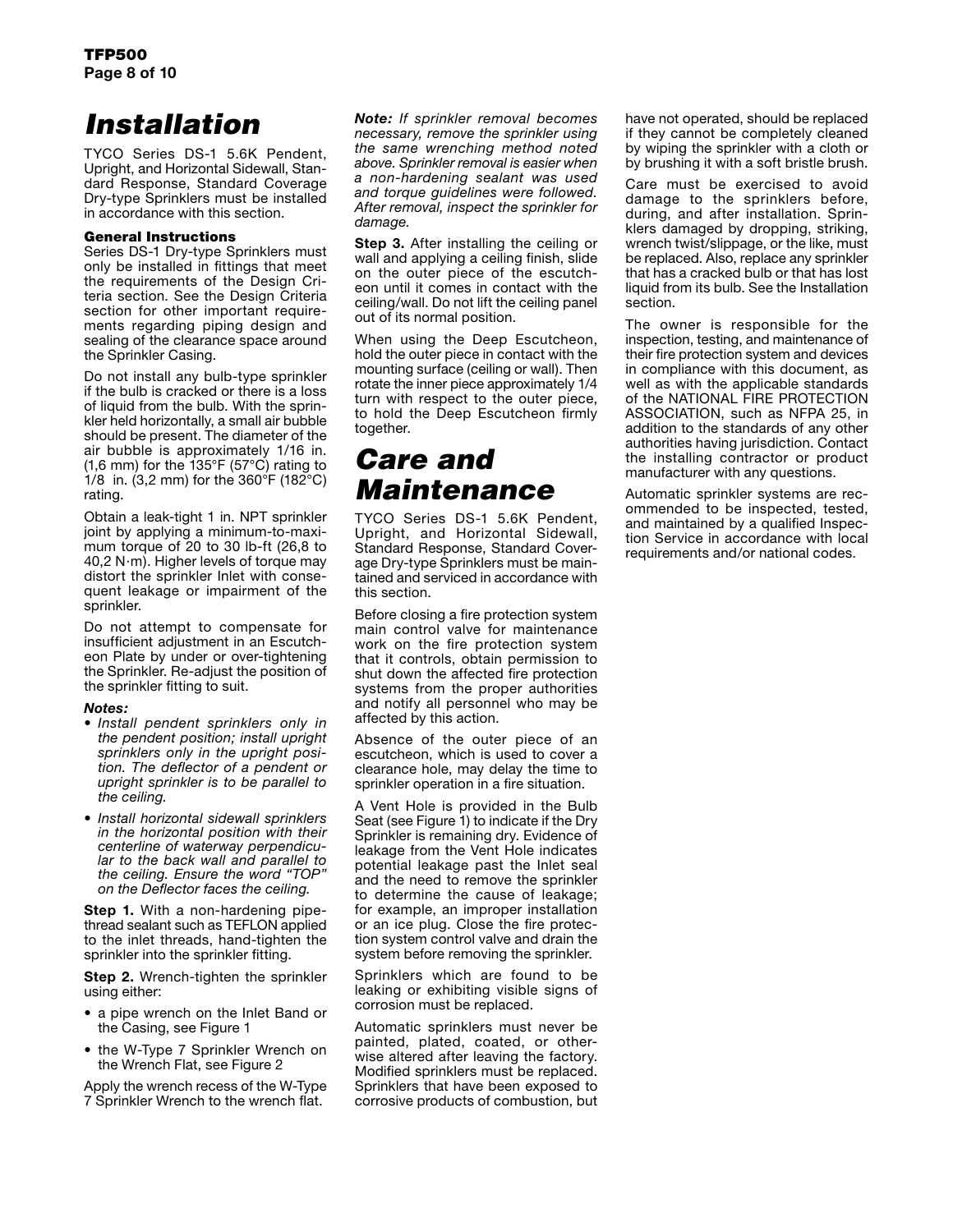## TFP500 Page 9 of 10

|                                                                                                                                                                                                |                                                                                                                                                | <b>SIN</b>            |   |              | <b>SPRINKLER</b><br><b>FINISH</b>             |           | <b>ESCUTCHEON</b><br><b>FINISH(1)</b>         |
|------------------------------------------------------------------------------------------------------------------------------------------------------------------------------------------------|------------------------------------------------------------------------------------------------------------------------------------------------|-----------------------|---|--------------|-----------------------------------------------|-----------|-----------------------------------------------|
| 96                                                                                                                                                                                             | Pendent with<br>Standard Escutcheon (1 in. NPT)                                                                                                | TY3255<br>(Figure 3)  |   | $\Omega$     | <b>CHROME</b><br><b>PLATED</b>                |           | SIGNAL WHITE<br>(RAL9003)<br><b>POLYESTER</b> |
| 93                                                                                                                                                                                             | Pendent with<br>Deep Escutcheon (1 in. NPT)                                                                                                    | TY3255<br>(Figure 5)  |   |              | <b>NATURAL</b>                                |           | SIGNAL WHITE                                  |
| 97                                                                                                                                                                                             | Pendent with<br>Recessed Escutcheon (1 in. NPT)                                                                                                | TY3255<br>(Figure 4)  |   | $\mathbf{1}$ | <b>BRASS</b>                                  |           | (RAL9003)<br>POLYESTER                        |
| 92                                                                                                                                                                                             | Pendent without<br>Escutcheon (1 in. NPT)                                                                                                      | TY3255<br>(Figure 6)  |   | 2            | <b>NATURAL</b><br><b>BRASS</b>                |           | <b>BRASS</b><br><b>PLATED</b>                 |
|                                                                                                                                                                                                |                                                                                                                                                |                       |   |              |                                               |           |                                               |
| 94                                                                                                                                                                                             | Sidewall with<br>Standard Escutcheon (1 in. NPT)                                                                                               | TY3355<br>(Figure 8)  |   | 4            | SIGNAL WHITE<br>(RAL9003)<br><b>POLYESTER</b> |           | <b>SIGNAL WHITE</b><br>(RAL9003)<br>POLYESTER |
| 53                                                                                                                                                                                             | Sidewall with<br>Deep Escutcheon (1 in, NPT)                                                                                                   | TY3355<br>(Figure 9)  |   | 8            | <b>CHROME</b><br><b>PLATED</b>                |           | <b>STAINLESS</b><br><b>STEEL</b>              |
| 54                                                                                                                                                                                             | Sidewall without<br>Escutcheon (1 in. NPT)                                                                                                     | TY3355<br>(Figure 10) |   | 9            | <b>CHROME</b>                                 |           | CHROME                                        |
|                                                                                                                                                                                                |                                                                                                                                                |                       |   |              | <b>PLATED</b>                                 |           | <b>PLATED</b>                                 |
| 98                                                                                                                                                                                             | Upright without<br>Escutcheon (1 in. NPT)                                                                                                      | TY3155<br>(Figure 7)  |   |              | <b>TEMPERATURE</b>                            |           | <b>ORDER</b>                                  |
|                                                                                                                                                                                                |                                                                                                                                                |                       |   |              | RATING <sup>(2)</sup>                         |           | LENGTH(3)                                     |
| Notes:                                                                                                                                                                                         | 1. Escutcheon Finish applies to sprinklers provided with escutcheons.<br>2. 360°F (182°C) temperature rating applies to non-recessed sprinkler |                       | 0 |              | 135°F (57°C)                                  | 055       | 5.50 in.                                      |
| assemblies.<br>3. Dry-type Sprinklers are furnished based upon "Order Length" as mea-<br>sured per Figures 3 through 10, as applicable, and for each individual                                |                                                                                                                                                |                       | 1 |              | 155°F (68°C)                                  | 082       | 8.25 in.                                      |
| sprinkler where it is to be installed. After the measurement is taken,<br>round it to the nearest 1/4 in. increment.<br>Use Prefix "I" for ISO 7-R 1 Connection (for example, I-60-961-1-180). |                                                                                                                                                | $\overline{2}$        |   | 175°F (79°C) | 180                                           | 18.00 in. |                                               |
|                                                                                                                                                                                                |                                                                                                                                                | 3                     |   | 200°F (93°C) | 187                                           | 18.75 in. |                                               |
|                                                                                                                                                                                                |                                                                                                                                                |                       | 4 |              | 286°F (141°C)                                 | 372       | 37.25 in.                                     |
|                                                                                                                                                                                                |                                                                                                                                                |                       | 5 |              | 360°F (182°C)                                 | 480       | 48.00 in.                                     |

### *TABLE D SERIES DS-1 DRY-TYPE SPRINKLERS, 5.6K, STANDARD RESPONSE PART NUMBER SELECTION*